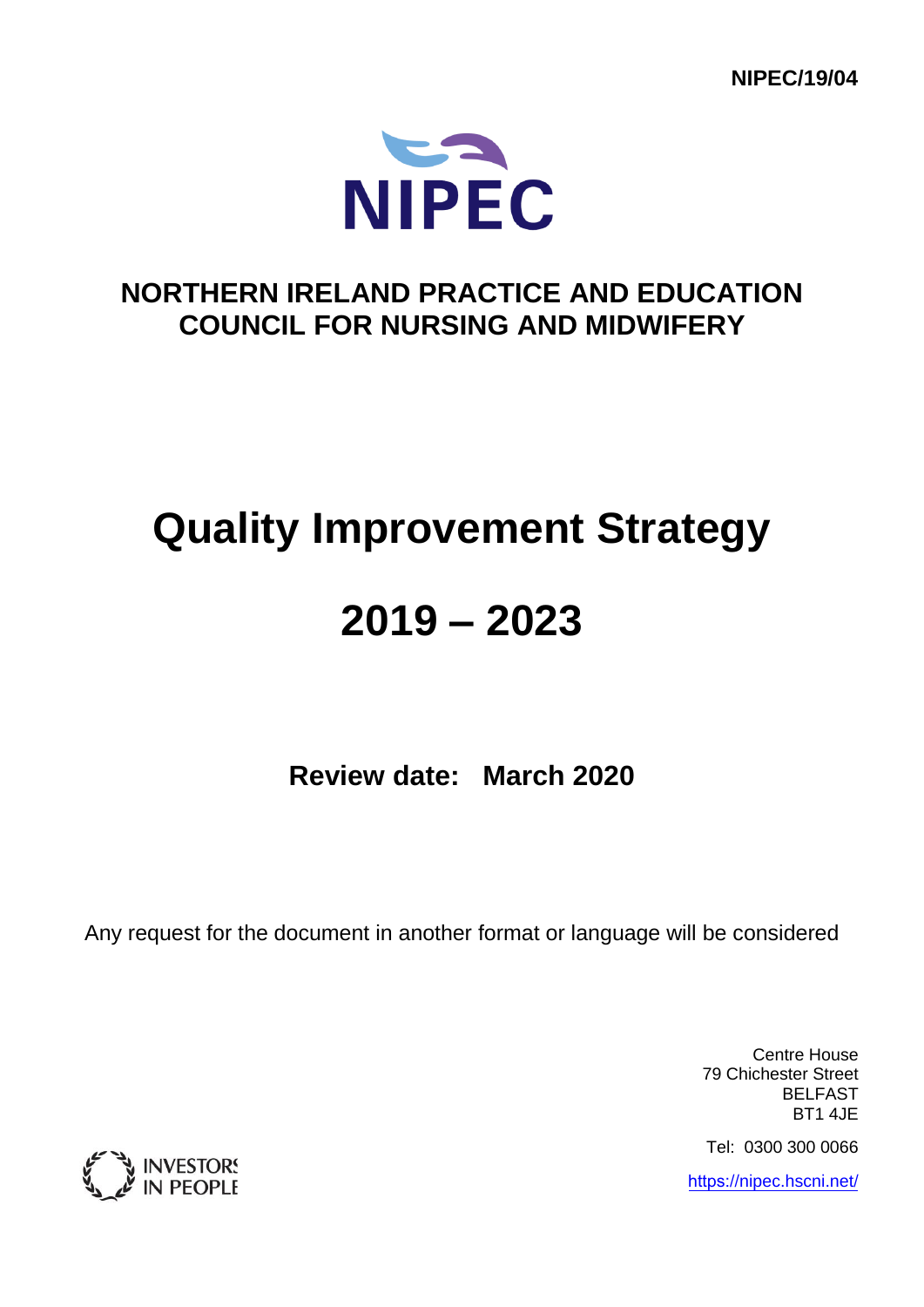# **Contents Page**

# **Page**

| Foreword from NIPEC Chair and Chief Executive |                                                      |    |
|-----------------------------------------------|------------------------------------------------------|----|
| <b>SECTION 1</b>                              | Introduction and Background                          | 4  |
|                                               | What does Quality mean to NIPEC?                     | 4  |
|                                               | <b>SECTION 2</b> NIPEC's Quality Improvement Journey | 5  |
|                                               | <b>Externally Engaging with Stakeholders</b>         | 5  |
|                                               | Internally Nurturing Quality Improvement with Staff  | 6  |
| <b>SECTION 3</b>                              | Delivering NIPEC's Quality Improvement Strategy      | 10 |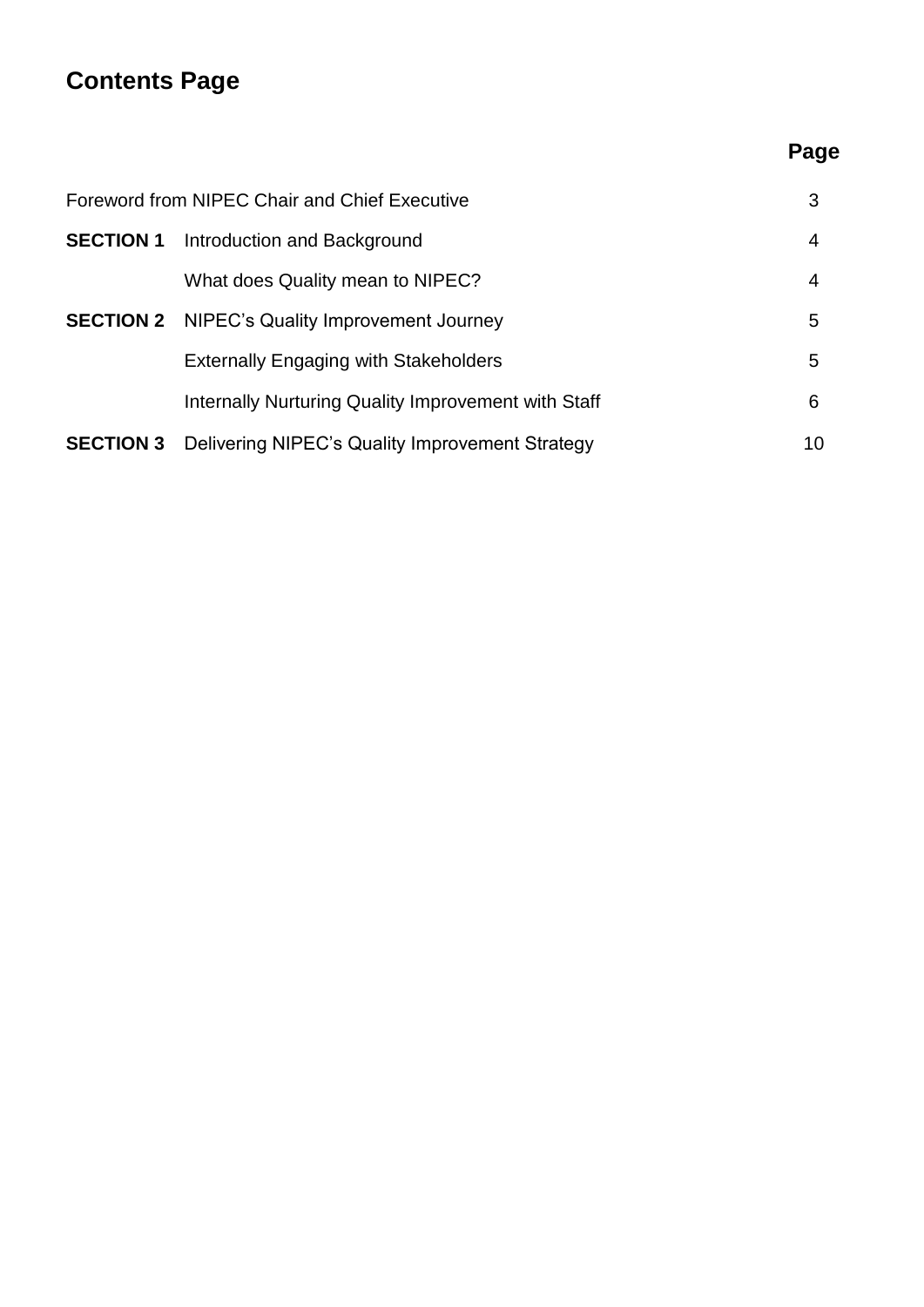## **Foreword from NIPEC Chair and Chief Executive**



We are delighted to present our Quality Improvement Strategy 2019-2023. This Strategy complements NIPEC's corporate plan and our statutory functions to promote high standards of practice, education and professional development in addition to providing advice and guidance for nursing and midwifery in Northern Ireland.

Our Quality Improvement Strategy sets out our commitment to:

- developing our staff, encouraging continuous learning and development; and
- creating a supportive culture which nurtures staff to lead quality improvement internally within our systems and processes and externally through our work streams and projects.

NIPEC works in partnership and collaboration with its

stakeholders to co-design and co-produce resources which support registrants in the delivery of safe, effective, personcentred and compassionate care. Our Quality Improvement Strategy outlines our plans for the coming years to support the ongoing development of our staff and engagement with our stakeholders in quality improvement approaches and activities.

Quality Improvement is the responsibility of each of us – let us go forward together with purpose, enthusiasm and compassion.

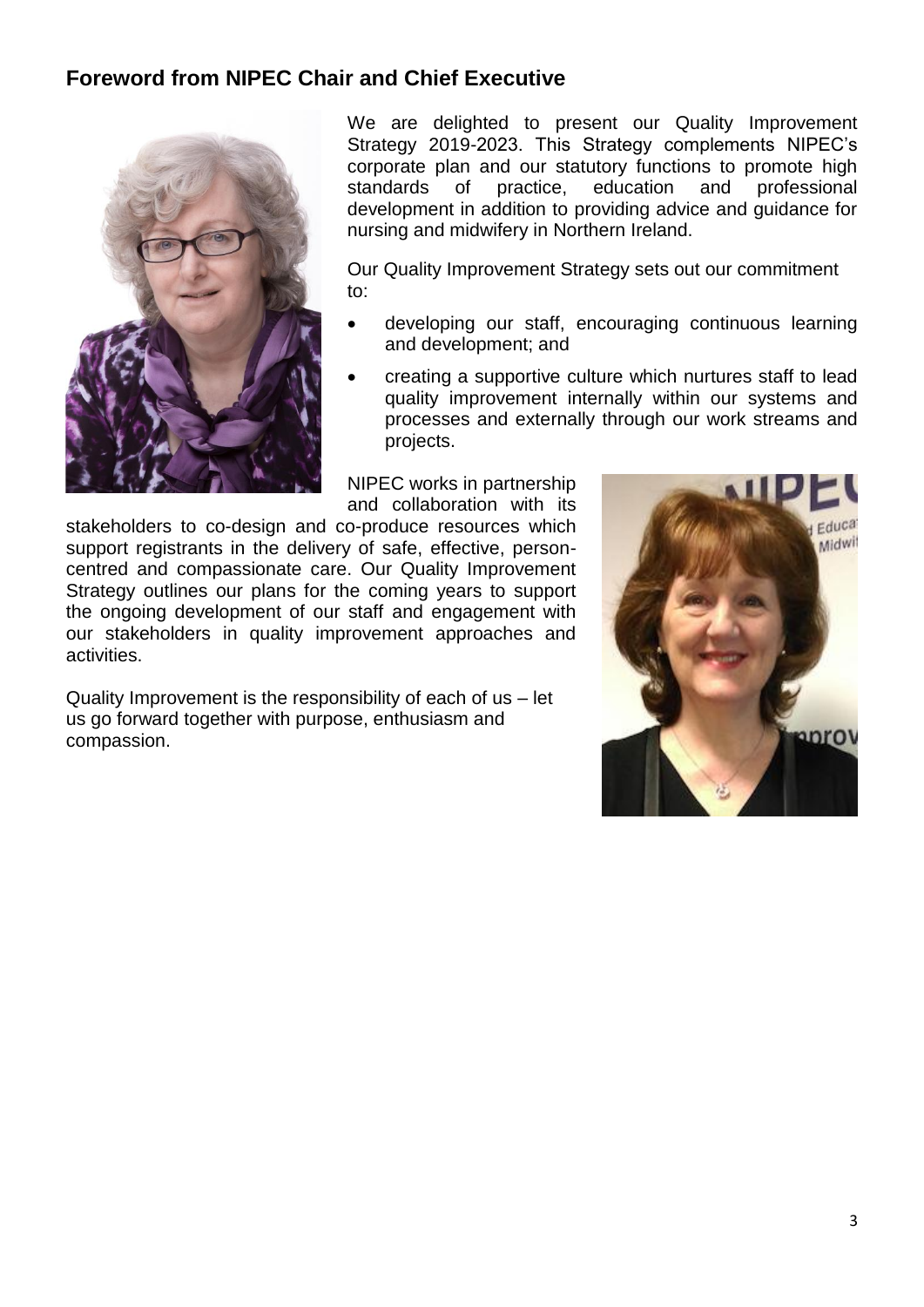# **SECTION 1**

## **Introduction and Background**

The purpose of NIPEC's Quality Improvement Strategy is to ensure:

- NIPEC Council members effectively monitor and support the quality of NIPEC's internal processes and external work streams.
- NIPEC's business objectives and work are aligned with Northern Ireland's Quality Improvement focus and approach so we can effectively meet the needs of our stakeholders.
- NIPEC's staff's knowledge and skills are developed in Quality Improvement methodologies and the Science of Improvement and, where relevant, are reflected in NIPEC's work.

## **What does Quality mean to NIPEC?**

Edward Deming defines quality as everybody's business and this was adapted in the Q2020 Attributes Framework to state that "Leadership for Quality means:

*Making it possible for everyone, every day to do a better job with greater satisfaction, learning from and with their colleagues, in order to improve services."*

This definition is embraced by NIPEC's Council and staff and we continue to strive to use quality improvement methodologies to help us improve our internal processes, inform our projects and how we work with our external stakeholders.

The HSC Collective Leadership Strategy is also reflected in NIPEC's Quality Improvement Strategy including the need for the leadership in NIPEC to nurture a culture that is: continually improving care and support; providing high quality care and support; and delivering compassionate care and support.

These values are reflected in NIPEC's own organisational values detailed in its Corporate Plan 2018-2023 (Figure 1).

#### **Figure 1: NIPEC Values highlighted in NIPEC's Corporate Plan – 2018-2023**

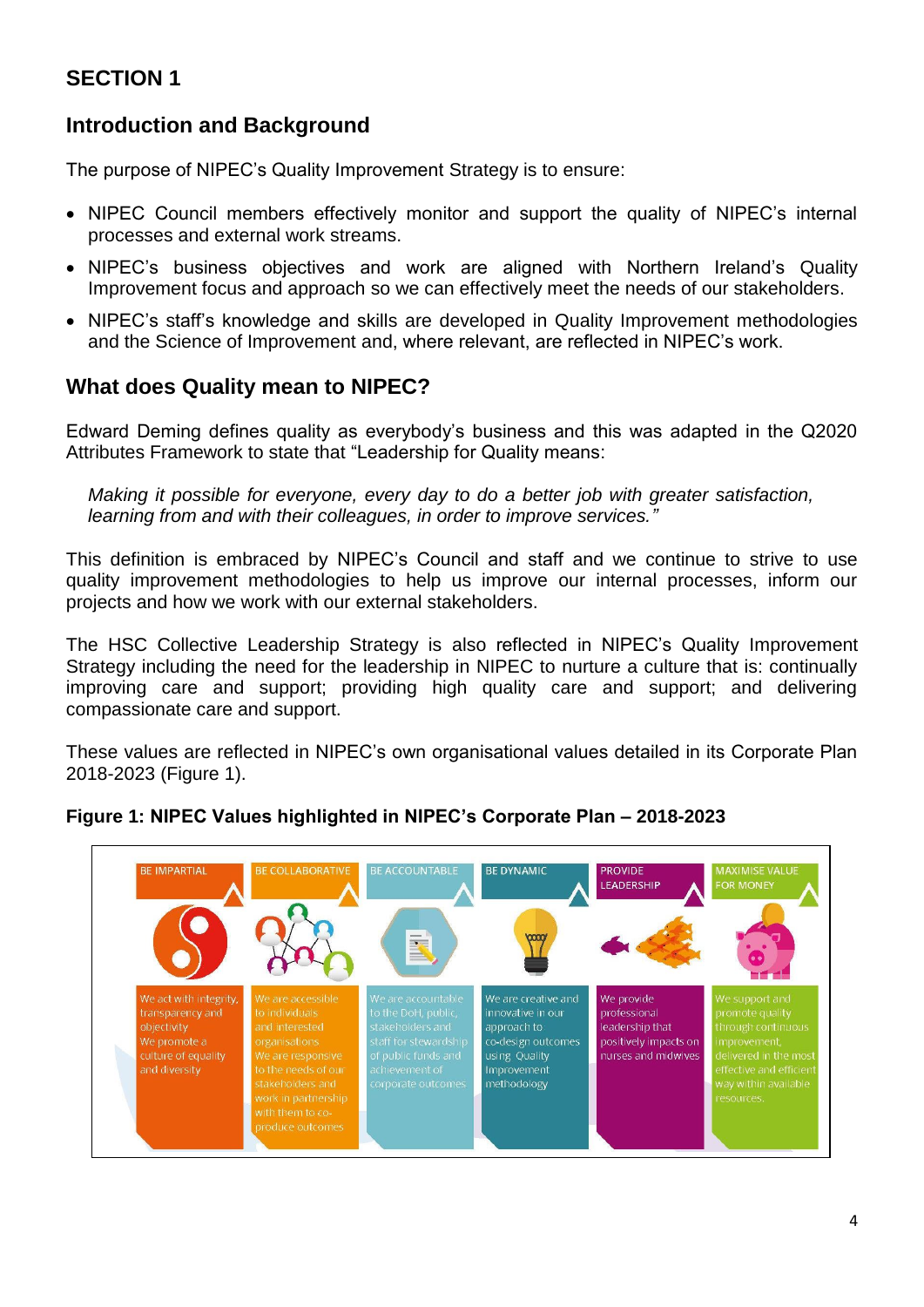# **SECTION 2**

### **NIPEC's Quality Improvement Journey**

NIPEC's key statutory functions are to promote high standards of practice, education and professional development for all nurses and midwives in Northern Ireland. These are closely aligned to the Department of Health's Quality 2020 Strategy which promotes the delivery of safe, effective, person centred care, complemented by good leadership and effective partnership working.

NIPEC's staff are its greatest asset and enable it to meet its statutory responsibilities within a culture of improvement and continuous professional development. NIPEC's workforce comprises five Senior Professional Officers, who are NMC registrants, Senior Corporate Staff and Administrative and Information Officers. NIPEC's Professional team is supplemented with Associate Senior Professional and Professional Officers.

One of NIPEC's core values is to "Be Dynamic"; we continually challenge ourselves to be 'creative and innovative in our approach when undertaking our work in partnership with stakeholders. This involves co-designing resources, outputs and applying a wide range of Quality Improvement methodologies.

The following examples demonstrate NIPEC's Quality Improvement journey and the culture which is nurtured in the organisation and also externally with key stakeholders.

### **Externally Engaging with Stakeholders**

#### *Impact Measurement of NIPEC Outputs*

NIPEC has always been focussed on Quality Improvement and in 2014 it developed its own *Impact Measurement Framework* (NIPEC 2014) in order to determine the effectiveness and utility of resources, developed with and for its key stakeholders. On an annual basis, NIPEC's Council members agree which of NIPEC's projects/resources the *Impact Measurement Framework* will be applied to and these are included in NIPEC's Annual Business Plan.

In addition, the Department of Health (2017) promoted an Outcomes Based Accountability (OBA) Framework which includes a mechanism for organisations to evaluate the effectiveness of their service delivery outcomes.

#### *Stakeholder Events*

In addition to co-producing resources with stakeholders, NIPEC hosts a wide variety of stakeholder events across Northern Ireland to meet the aim of its *Communication and Engagement Strategy* (NIPEC 2016) which is "to deliver effective communication and engagement which is accurate, timely, relevant and reliable". NIPEC also conducts surveys to seek ideas and suggestions on how to improve the effectiveness of its engagement with stakeholders which includes frontline nurses and midwives, detailed in NIPEC's 2018-2019 *Communication and Engagement Summary Report .*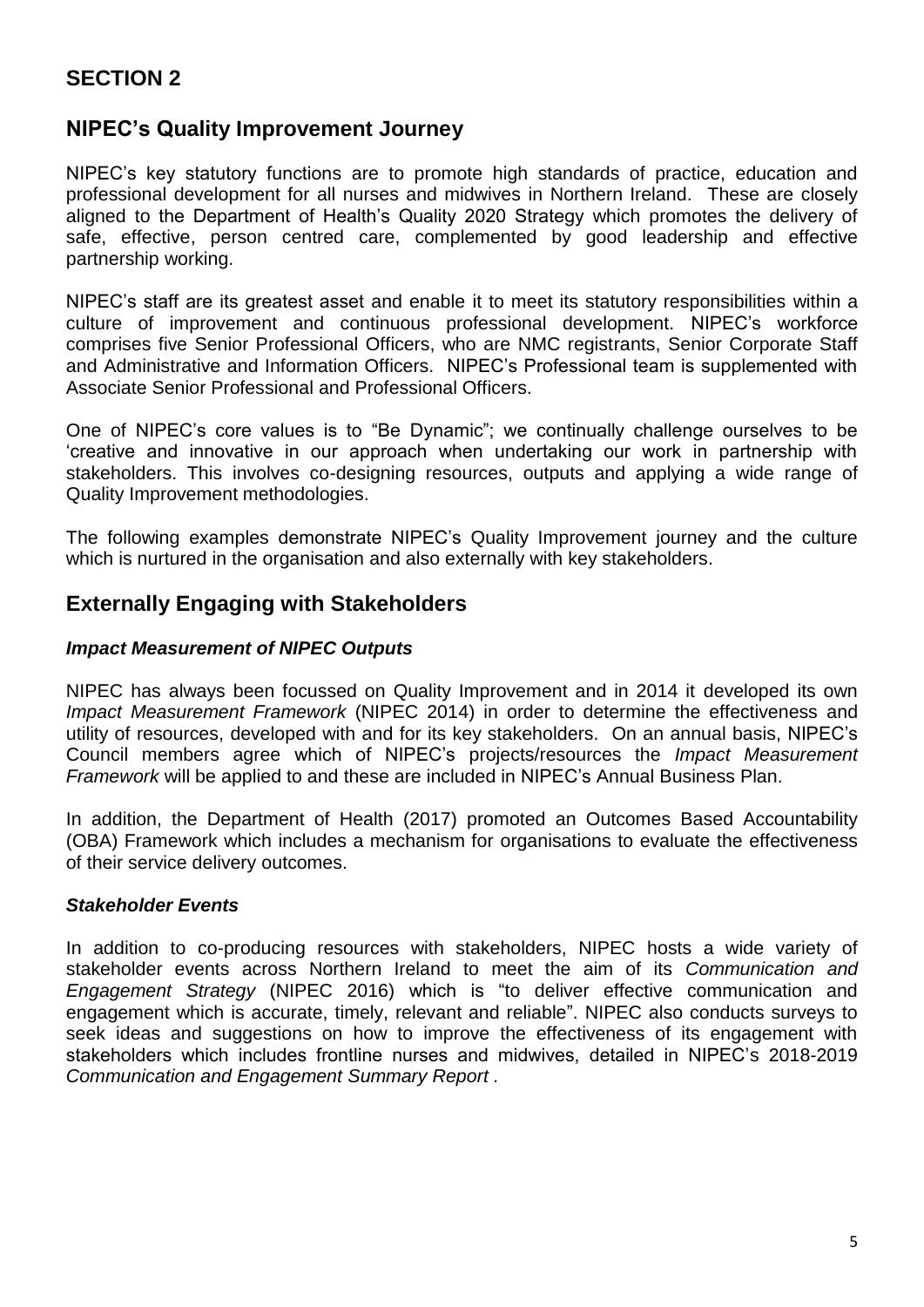# **Internally Nurturing Quality Improvement with Staff**

#### *Q2020 Attributes Framework Level 1 Training*

NIPEC co-led the development of the *Quality 2020 Attributes Framework (DoH 2014)* which supports the implementation of the Quality 2020 Strategy. NIPEC continues to promote the implementation of the *Attributes Framework* and associated learning and development programmes. We are very proud to have over-achieved on the regional target of thirty percent of staff trained in *Level 1 Q2020 Attributes Framework* by 31 March 2018; all NIPEC staff, professional and corporate administrative and information officers have completed their Attributes Framework Level 1 training.



#### **Photo: NIPEC staff awarded Level 1 Quality 2020 Attributes Framework badges**

#### *Investors in People*

NIPEC's internal processes such as meetings including staff meetings, appraisal and supervision are effective supports for building a Quality Improvement culture. NIPEC was also successfully reaccredited with Investors in People (IiP) in 2018 and a small working group comprising Corporate Administrative Staff and a Senior Professional Officer is taking forward an action plan to ensure NIPEC continues to meet the IiP standard.

In addition, NIPEC encourages its staff to consider ways of doing their job better. Such ideas are discussed at team or staff meetings and testing of agreed improvements are facilitated by Senior Managers. If suggestions are effective then these improvements are formally agreed by the Senior Corporate or Business Teams and, where appropriate, are signed off by NIPEC Council. In addition, a compilation of some of staff's proudest achievements is presented in Table 1.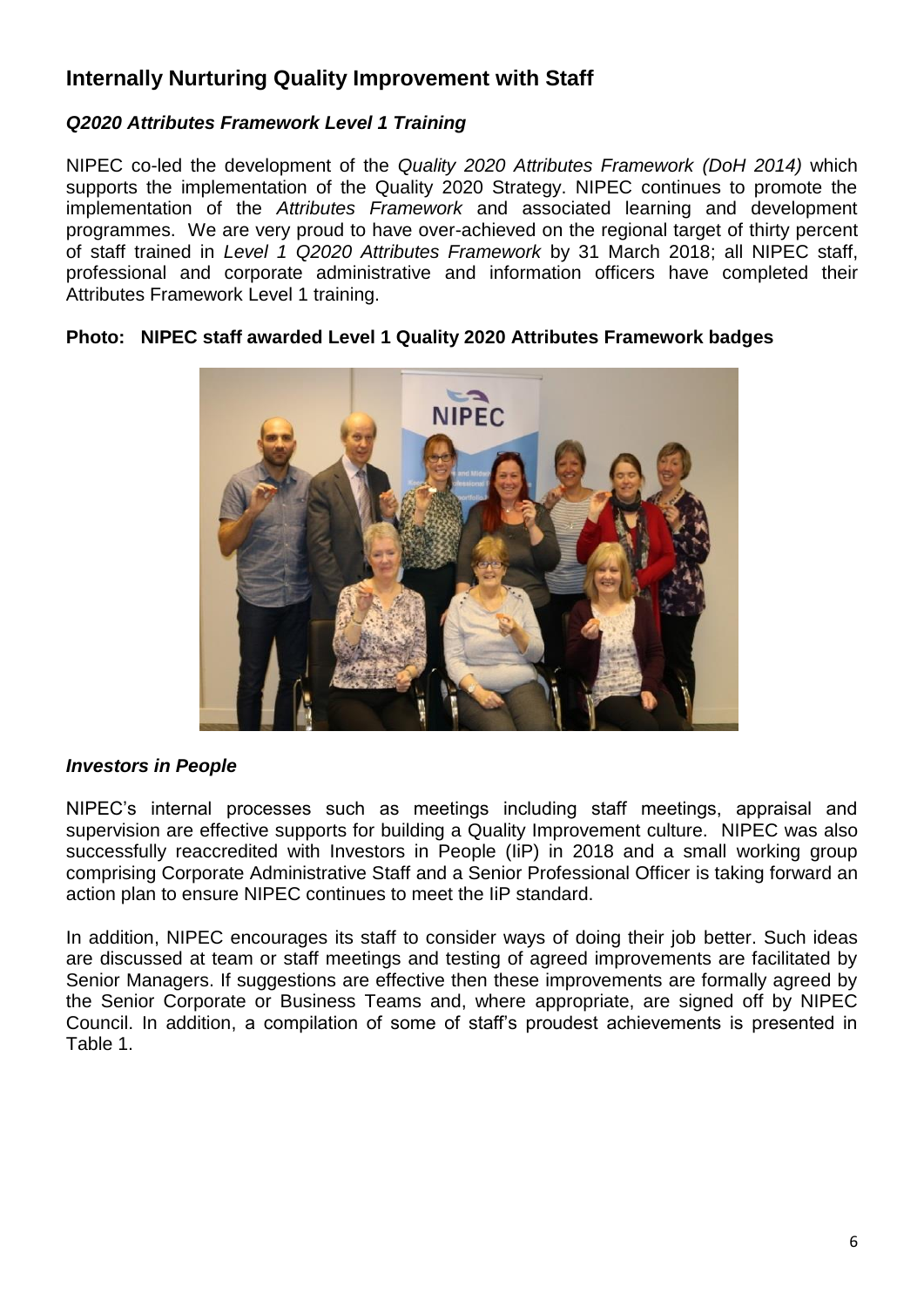#### **Table 1: NIPEC Staff's Individual Proudest Work Achievements**

| Redesigning, populating and mastering our   | Enhanced external relationships with our                                                                                                                                                        |
|---------------------------------------------|-------------------------------------------------------------------------------------------------------------------------------------------------------------------------------------------------|
| new website                                 | <b>Stakeholders</b>                                                                                                                                                                             |
| Improved efficiency in how I do my job      | Senior Professional Officer successfully led<br>the NI process to introduce the new model of<br>Revalidation on behalf of the Chief Nursing<br><b>Officer and Nursing and Midwifery Council</b> |
| Mastering new financial and HR systems      | Clean NI Audit Governance Report                                                                                                                                                                |
| Planning and supporting NIPEC annual        | Safety, Quality and Experience (SQE)                                                                                                                                                            |
| conference                                  | Programme                                                                                                                                                                                       |
| Completing and signing off projects         | Working as a team                                                                                                                                                                               |
| Supporting the Chief Executive, Chair and   | Keeping NIPEC's stakeholder contact details                                                                                                                                                     |
| <b>Council members</b>                      | up-to-date                                                                                                                                                                                      |
| A Senior Professional Officer was           | A Senior Professional Officer was runner up                                                                                                                                                     |
| recognised by WeNurses in a list of the top | in the Digital Health Awards for UK and                                                                                                                                                         |
| 100 registered nurses who have made an      | Ireland Chief Nursing Information Officer of                                                                                                                                                    |
| impact in nursing in 2018                   | the Year 2018                                                                                                                                                                                   |

#### *Development of Staff*

NIPEC supports the development of its staff through effective appraisal and personal development planning. In line with the Collective Leadership Strategy (DoH 2018) and NIPEC's Corporate and Business objectives, staff are supported to develop their knowledge and skills in Quality Improvement at the level appropriate for their role (Quality 2020 Attributes Framework 2014). In addition to the *Level 1 Attributes Framework* training programme, NIPEC Staff have also attained the following:

- Successful completion of Level 2 Attributes Framework training through South Eastern HSC Trust, *Safety, Quality and Experience Programme,* by one Senior Professional Officer (2016- 2017) and in 2017-2018 by one Corporate Administrator and one Professional Officer.
- Successful completion Level 3 Attributes Framework training through Institute for Health Improvement, *Improvement Advisor Programme,* by one Senior Professional Officer (2018).
- Commencement of Level 2 Attributes Framework training through *Safety Quality Belfast Programme* by one Senior Professional Officer (2019).
- Commencement of Level 3 Attributes Framework training through Scottish Improvement Institute, *Scottish Improvement Leadership Programme* by one Senior Professional Officer (2018).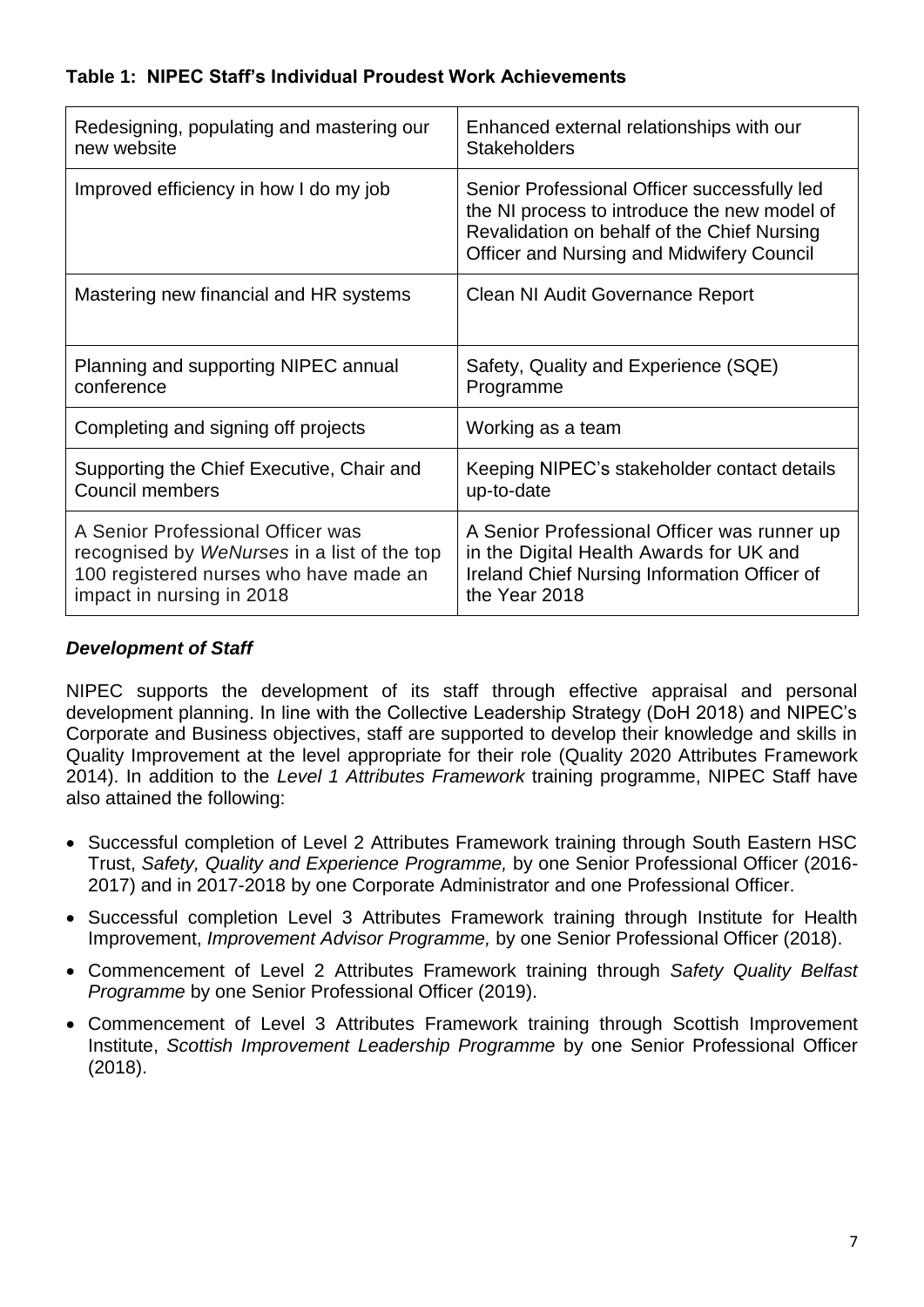#### *Team Building*

NIPEC hosts staff team building events, as an opportunity to learn about each other's skills and abilities, in a relaxed environment and to allow for the generation of new ideas. The 2018 event provided an opportunity to engage staff to shape the Quality Improvement Strategy as well as enabling the team to re-energise and take time out to think about and plan for small step changes. An important part of the event also involved capturing staff's views on what Quality Improvement meant to each of them, and share examples of improvements already achieved. Examples include: storage of travel records on a central server; review and update of NIPEC email groups: and archiving and disposal of inactive accounts on NIPEC's online portfolio.

NIPEC staff's achievements in Quality Improvement related activities in 2017-2018 are featured in the montage in Figure 2 below.



**Figure 2: NIPEC Staff's Achievements in Quality Improvement Related Activities**

#### *Health and Social Wellbeing Committee*

NIPEC's Health and Social Wellbeing Committee, established in 2015, is another mechanism which promotes a caring and compassionate culture. The purpose of the Committee is to:

- provide direction and oversight for health and social wellbeing activities for staff;
- develop, co-ordinate and monitor a programme of activities for the year which helps to improve health and wellbeing and develop mutual respect;
- evaluate and review progress against the programme of activities, seek feedback from staff;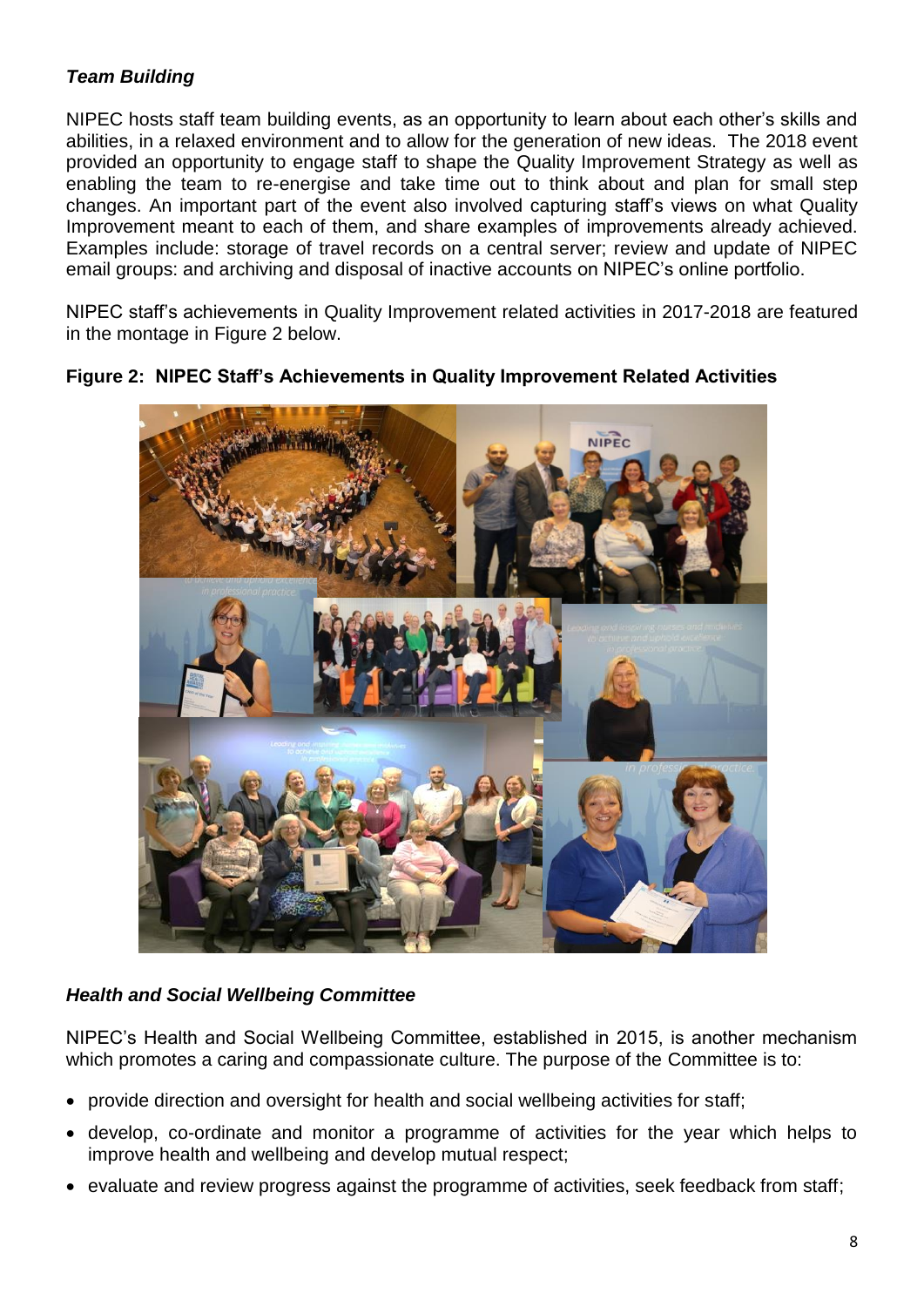- where necessary, ensure that effective policies and procedures are in place to support the programme of activities and these are available to all staff; and
- provide regular updates and an end of year report to the Business Team and to the wider organisation.

The Health and Social Wellbeing Committee is made up of staff from across the organisation and they plan health and social wellbeing activities throughout the year, which are open to all staff to attend, if they wish. Some of the activities during 2018-19 are presented in Figure 3. In addition, through the auspices of the Committee, NIPEC staff nominates a local charity, on an annual basis, raising much needed funds which is then donated to the charity.

#### **Figure 3: Programme of Health and Social Wellbeing Activities 2018-2019**



www.nipec.hscni.net · @nipec\_online · NIPEC Teambuilding Event 2018 · 0300 300 0056 houiries@nipec.hscni.net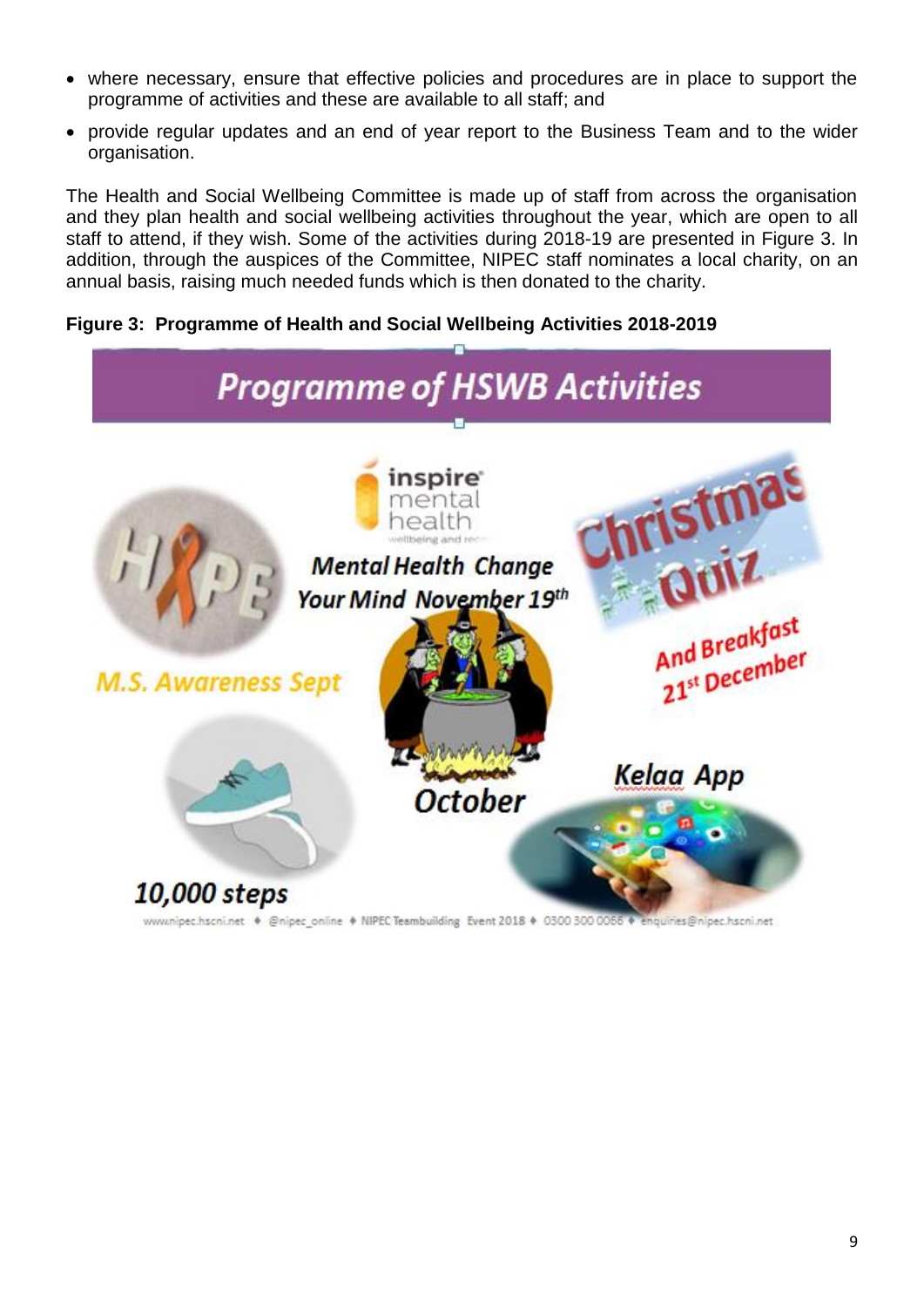# **SECTION 3**

# **Delivering NIPEC's Quality Improvement Strategy**

NIPEC's Quality Improvement Strategy focuses on the development of its staff, their knowledge and skills in Quality Improvement methodologies and how these can be implemented in internal and external quality improvement projects. NIPEC has developed a Driver Diagram (see Figure 4, page 12) to represent the key elements of the strategy and proposed change ideas and suggestions to facilitate NIPEC staff to meet the aim of this strategy for 2019-2023. NIPEC will commence testing of the change ideas during 2019-2020 and measure its achievement of small step change and improvement. The Driver Diagram will remain a live document and be reported on and updated via NIPEC's six-weekly Business Team Meetings.

In this Quality Improvement Strategy NIPEC is committed to the following:

#### *Staff Development and Training*

All staff to discuss, through staff induction/appraisals/supervision, with their Line Manager, what learning or development relating to Quality Improvement they would like to undertake or be involved in, related to their role.

#### *Quality Improvement activities*

All staff to identify a small, realistic and achievable Quality Improvement activity they would like to undertake or be involved in relation to their work area, or that of another colleague. Impact Measurement of NIPEC resources will continue as part of NIPEC's ongoing work programme.

#### *Annual Recognition of Quality Improvement*

Annual event where staff who have undertaken Quality Improvement activities and/or learning and development submit their work and receive recognition.

#### *Health and Social Wellbeing Activities*

Health and Social Wellbeing Committee will continue with activities and staff are encouraged and supported to take part in these.

#### *Communication and Engagement*

NIPEC Senior Professional Officers and Chief Executive with Chair of Council will continue to pursue effective engagement events with stakeholders to ensure we listen to their needs to promote high standards of practice, education and professional development. The recommendations from the 2018-2019 *Communication and Engagement Summary Report*  will form the basis of the change ideas which will be tested during 2019-2020.

NIPEC Business Team will have Quality Improvement as a standing item on the Agenda of its meetings. The Driver Diagram will be reviewed annually by NIPEC's Council with the first review to be completed in March 2020.